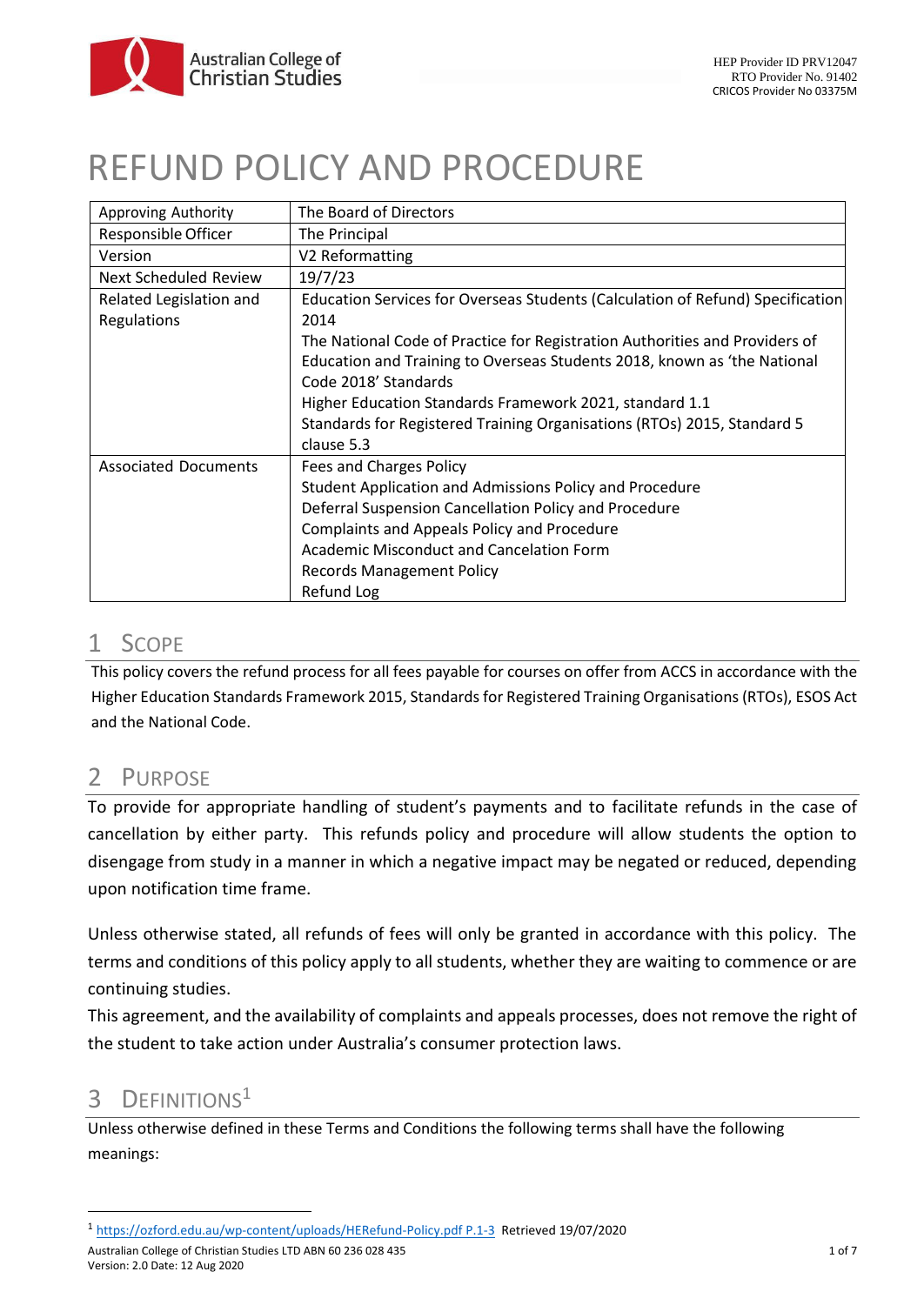

**ACCS means Australian College of Christian Studies Ltd ABN 60 236 028 435** CRICOS Provider No: 03375M as specified on the Student's Application Form.

**Agreed Starting Date** means the date on which the course was scheduled to start, or a later date agreed between ACCS and the student to be the Agreed Starting Date following a period of deferral or temporary suspension.

**Application Fee** means the fee required to be paid by the student when the student lodges his or her Student Application Form.

**Application for Refund Form** means ACCS' prescribed refund request form available from the Dean of Students.

**Business Day** means a day on which banks are open for business, other than Saturday, Sunday or a National/State declared public holiday.

**CoE** is an official document issued to international students by ACCS, confirming that students have accepted a place in a course of study.

**Contact Details** includes the student's Australian postal address, telephone number and email address.

**Course Withdrawal Form** means ACCS' prescribed course withdrawal form available the Dean of Students.

#### **Default Date** means:

- (a) the day on which ACCS did not commence delivery of a scheduled course;
- (b) the day on which ACCS ceased to be provide a course; or
- (a) the day on which ACCS refused to provide, or continue to provide, the course to a student; or
- (b) the day on which the student withdraws from the course; or
- (c) the day on which a student failed to commence/recommence a course of study;
- (d) the day on which ACCS receives evidence from the student of his or her student visa application refusal.

**DoE** means Australian Government Department of Education.

**ESOS Act** means the *Education Services for Overseas Students Act 2000* (Cth).

**Offer of Admissions Letter** means the offer letter to the student specifying the terms of the student's enrolment offered by ACCS.

**Commencement Date** means the date on which the course was scheduled to start, or a later date agreed between ACCS and the student to be the Commencement Date and does not refer to any Agreed Starting Date following a deferment period.

**Overseas Student Health Scheme Cover** means the health insurance cover that a student is required to obtain prior to the student commencing his or her enrolment with ACCS.

**Personal Details** includes the student's name, gender and date of birth.

**Personal Information** means any Personal Details, Contact Details, course enrolment details, changes to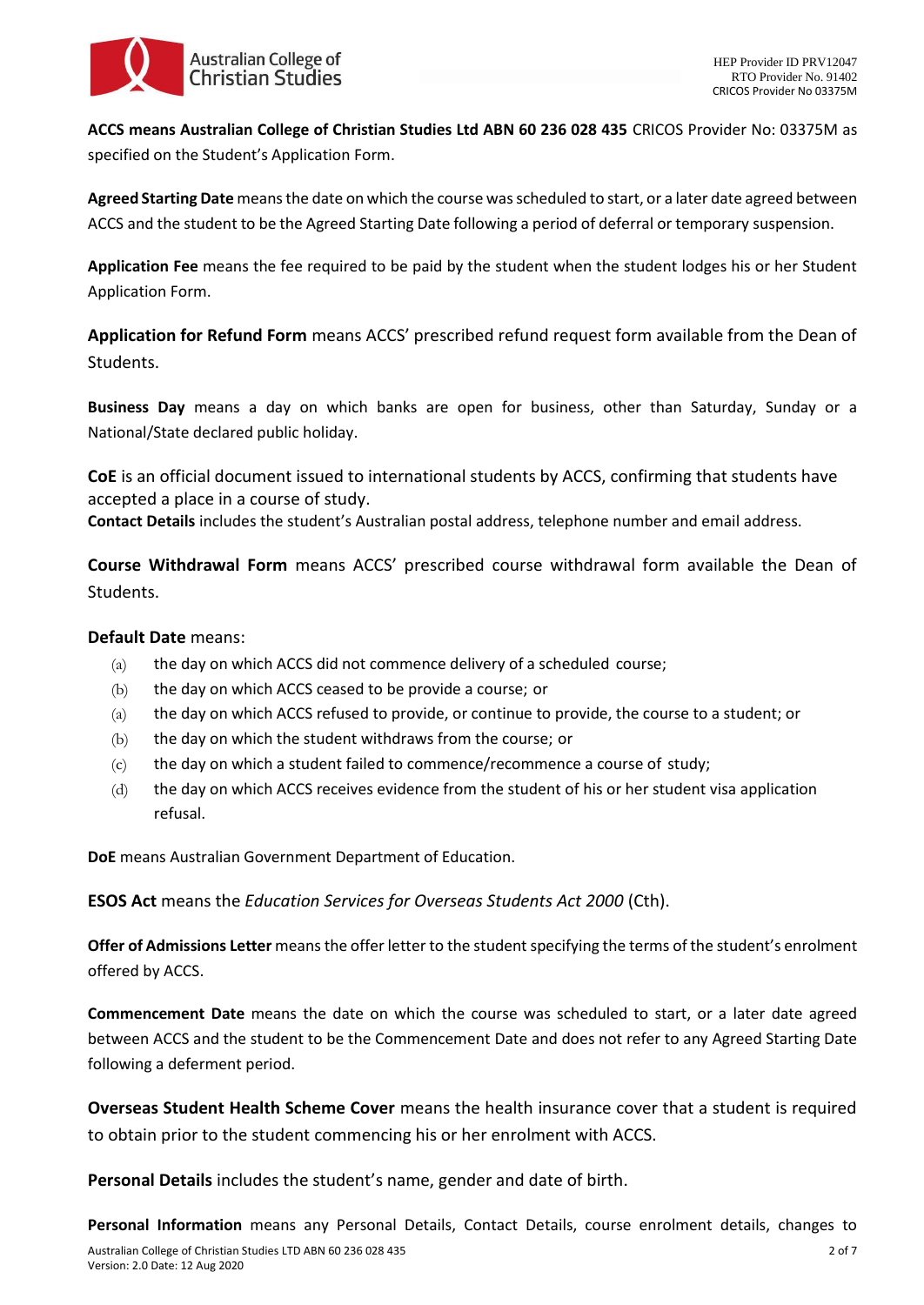

Personal Information and the information relating to personal circumstances of any suspected breach by the student of a visa condition.

**PRISMS** means Provider Registration and International Students Management System provided by the Australian Government.

**Student** means a student who has accepted an offer of enrolment and been issued with a CoE by ACCS.

**Student's Acceptance Agreement** means the prescribed student acceptance agreement attached to the Letter of Offer that the student must submit to ACCS in order to accept an offer of enrolment from ACCS.

**Student's Application Form** means the ACCS' prescribed student application form as published on the ACCS' website

**Terms and Conditions** means these terms and conditions.

**TPS** means the Tuition Protection Service provided by the Australian Government.

**Tuition Fee** means in respect of a student, the amount specified by ACCS in that student's Letter of Offer as the tuition fee.

# 4 POLICY/PROCEDURE STATEMENT

## 4.1 DEFAULT BY THE ACCS<sup>2</sup>

ACCS is in default if the student has not withdrawn from his or her enrolled course of study before the Default Date and:

- a) the course does not start on the Agreed Starting Date;
- b) the course ceases to be provided at any time after it starts but before it is completed; or
- c) the course is not provided in full to the student because a sanction has been imposed on ACCS under Part 6 of the *Education Services for Overseas Students Act 2000(Cth)*, or
- d) the course is not provided in full to the student because a sanction has been imposed on ACCS by TEQSA.

ACCS will notify the student in writing and notify the Secretary of DET and TPS Director (via PRISMS) of provider default within three business days.

ACCS will notify the Secretary of DET and TPS Director (via PRISMS) of the outcome of the default within seven days, i.e. details of alternative course or refund provided to student.

#### 4.2 DEFAULT BY THE STUDENT

The student is in default if:

a) the course starts on the Agreed Starting Date, but the student does not start the course on that date (and has not previously validly withdrawn);

Australian College of Christian Studies LTD ABN 60 236 028 435 3 of 7 Version: 2.0 Date: 12 Aug 2020

<sup>2</sup> [https://ozford.edu.au/wp-content/uploads/HERefund-Policy.pdf P.3-6](https://ozford.edu.au/wp-content/uploads/HERefund-Policy.pdf%20P.3-6) Retrieved 19/07/2020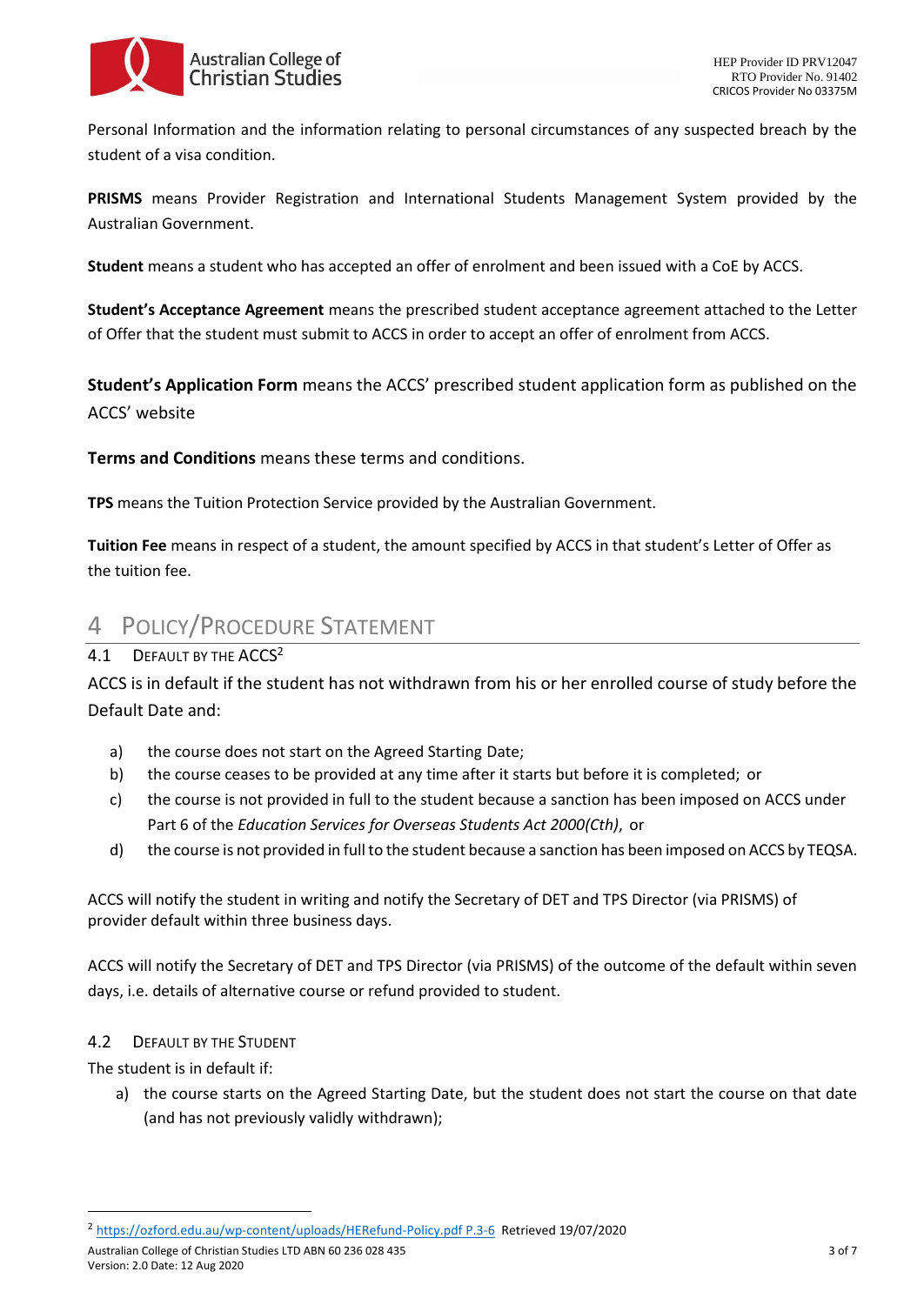

- b) the student withdraws from the course (either before or after the agreed starting date); or
- c) ACCS refuses to provide, or continue providing, the course to the student because one or more of the following events occurs:
	- $(i)$  the student failed to pay an amount he or she was liable to pay ACCS, in order to undertake the course;
	- (ii) the student breached a condition of his or her student visa; or
	- (iii) misbehaviour by the student.

ACCS must notify the Secretary of DET and TPS Director (via PRISMS) of student default within five business days. ACCS must notify the Secretary of DET and TPS Director (via PRISMS) of the outcome of student default with seven days of the provider obligation period as that term is defined under the ESOS Act.

4.2.1 Cancellation and Refund Request Form

- (a) In the event of a default by ACCS or a default by the student, the student may complete ACCS' prescribed enrolment cancellation and refund request form (Cancellation and Refund Request Form) and lodge it with the Accounts Manager by registered mail to ACCS PO Box 1101 Burwood NSW 2134, courier or personal delivery.
- (b) ACCS reserves the right to refuse any Cancellation and Refund Request Form lodged with the Accounts Manager more than three months after the Original Starting Date for a course.
- (c) Students are entitled to a formal statement of attainment/transcript on withdrawal, cancellation or transfer, at no additional cost, prior to completing their qualification if the student has fully paid all Tuition Fees related to the units to be included on that statement of attainment/transcript.
- (d) The date for cancellation of enrolment is the date that ACCS receives the student's Cancellation and Refund Request Form.
- 4.2.2 Non-refundable fees
- (a) Application fees and enrolment fees are non-refundable.
- (b) To the fullest extent permitted by law, airport pick up fees, accommodation placement fees and all other service fees are non-refundable when the Cancellation and Refund Request Form is lodged:
	- (i) less than 14 days prior to the Agreed Starting Date;
	- (ii) on or after the Agreed Starting Date; or
	- (iii) after the provision of the service for such fees has already been provided to the student in whole or in part.

#### 4.3 REFUND DUE TO STUDENT VISA REFUSAL

Within four weeks after receiving a written claim from the student in the event of a default by the student, ACCS will pay to the student the total of the course money ACCS received in respect of the student before the Default Day less 5% of the total amount of pre-paid fees received for the course before the default date, or the sum of \$500 whichever is the lesser and part of the course completed by the student before the Default Day if:

- a) the student is in default;
- b) the student was refused a student visa;
- c) the student provides ACCS with certified evidence that his or her application for a student visa has been refused and that the decision to refuse a student visa was not based on any false, misleading or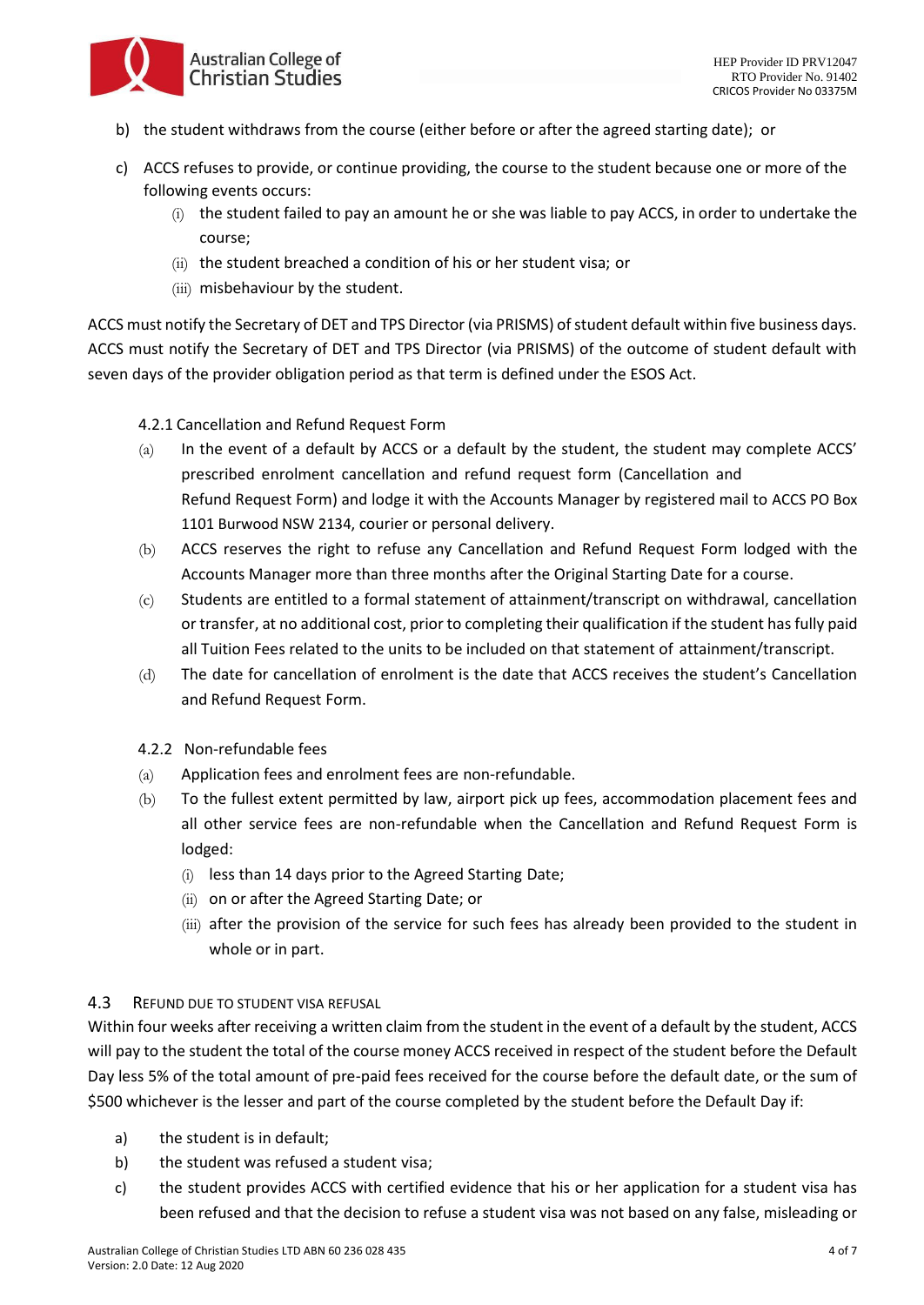Australian College of **Christian Studies** 

deceptive statements or declarations by the student;

- d) the refusal was the reason for one or more of the following acts or omissions by the student that directly or indirectly caused the default by the student:
	- (i) the student's failure to start the course on the Agreed Starting Date;
	- (ii) the student's withdrawal from the course; or
	- (iii) the student's failure to pay an amount he or she was liable to pay to ACCS, directly or indirectly, in order to undertake the course.
- e) on application, the student will be paid a refund of Tuition Fees paid in advance if:
	- (i) the student is in default in accordance with clause 4.3 (a), (b), (c) or (d) before the student commenced his or her relevant course with ACCS;
	- (ii) the student provides ACCS with certified evidence that his or her application for a student visa has been refused; and
	- (iii) the decision to refuse a student visa was not based on any false, misleading or deceptive statements or declarations by the student.
- f) The amount of a refund will be calculated in accordance with the following formula: *Tuition fee paid in advance less [Tuition Fees paid x (Number of weeks of tuition delivered / number of weeks for which Tuition Fees have been paid)] less \$500.*
- g) Subject to clause 4.8, a refund under clause 4.3 will be paid within four weeks after receiving a written claim from the student.
- h) No refund of Tuition Fees, Application Fees, or any other fees or charges will be given to a student whose student visa extension application is refused.

### 4.4 REFUND DUE TO A DEFAULT BY ACCS

In the unlikely event that ACCS is unable to deliver the student's course in full if:

- a) ACCS is in default in accordance with clause 4.1; and
- b) the student is not in default in accordance with clause 4.2.

The student will be offered a refund of all the course money that has been paid to date less the amount of education services delivered (*Tuition paid / Number of weeks of delivery x Number of weeks delivered*).

The refund will be paid to the student within 14 days of the default date. Alternatively, the student may be offered enrolment in an alternative course by ACCS at no extra cost to the student. The student has the right to choose whether to prefer a full refund of course fees, or to accept a place in another course. If the student chooses placement in another course, the student will be asked to sign a document to indicate the acceptance of the placement.

### 4.5 NO REFUND FOR STUDENT DEFAULT

Where there is a default by a student under clause 4.2, other than a default resulting from a student's student visa application being refused in the circumstances described in clause 4.3, no refund of Tuition Fees paid, including those Tuition Fees paid in advance, will be given to a student.

a) ACCS is not obliged to provide a refund to a student in the following circumstances: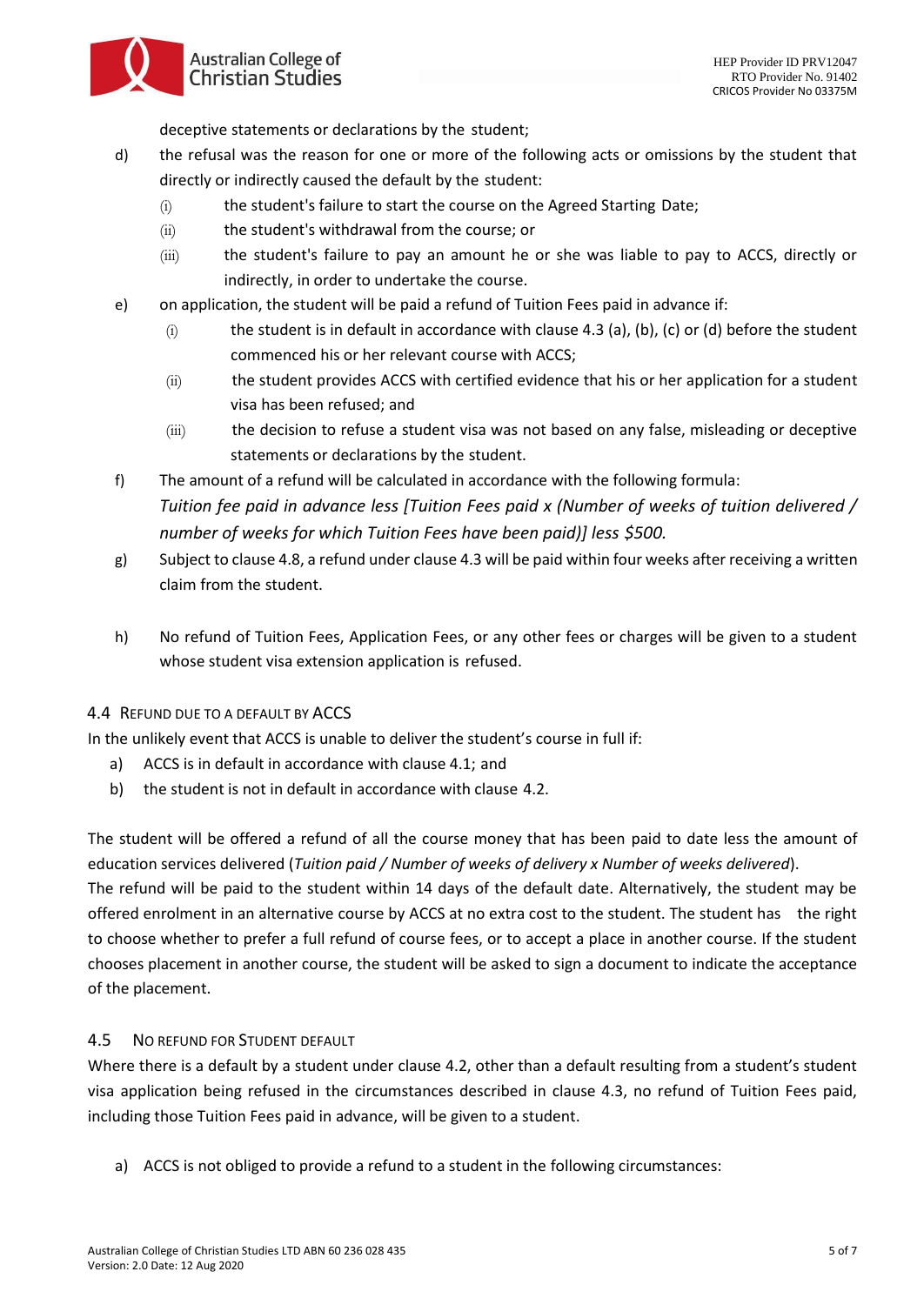- Australian College of **Christian Studies**
- (i) the student suffers financial distress and/or illness;
- (ii) a student's family member suffers financial distress and/or illness;
- (iii) subject to 4.3, the student defers its Original Starting Date;

### 4.6 REFUND DUE TO STUDENT'S ENGLISH LANGUAGE PROFICIENCY FAILURE

If a student is provisionally enrolled in a course subject to providing evidence of the required English language proficiency and fails to provide such evidence prior to commencement of the initial course, there will be no refund of tuition or non-tuition fees paid in advance to the student.

- 4.7 ALTERNATIVES TO REFUND BY ACCS
	- a) ACCS may arrange an alternative course:
		- (i) in the event that ACCS is in default, in accordance with the definition in clause 4.1, for the student to be offered a place in an alternative course at no extra cost to the student;
		- (ii) ACCS will not be liable to provide the student a refund if the student accepts the offer in clause  $4.7(a)(i)$  in writing.
	- b) Tuition Protection Service (TPS) may arrange a suitable alternative course:
		- (i) as an alternative to the arrangement described in clause 4.7(a), the Tuition Protection Service (TPS) may arrange for the student to be promptly offered a place in a suitable alternative course.;
		- (ii) ACCS will not be liable to provide the student a refund if the student accepts the offer in clause 4.7(b)(i) in writing;
		- (iii) Tuition Protection Service (TPS) will attempt to place the student in a suitable alternative course or, if this is not possible, the student will be eligible for a refund to be determined by the Tuition Protection Service;
		- (iv) The refund will be the amount of unexpended pre-paid tuition fees which the student has paid but which has not been delivered or assessed.

### 4.8 MONIES TO BE RETAINED BY ACCS

- a) ACCS is entitled to deduct an amount for administrative expenses incurred by ACCS on behalf of the student from any refund of Tuition Fees and other amounts paid to the student.
- b) In the event that the student has not yet paid to ACCS his or her Tuition Fees, the amount ACCS may retain shall be a debt that is due and payable by the student together with any expenses, costs or disbursements incurred by ACCS in recovering outstanding monies, including but not limited to debt collection agency fees and legal costs.
- c) The terms of this refund policy do not alter the student's right to pursue any other legal action.
- 5 GENERAL RULES
- 5.1 The refund policy reflects the commitment by ACCS to hold places as booked by students and the amount of administrative resources consumed at the various stages.Refund application will not be processed where the signature on the refund application form does not match the student's signature as shown on other documents provided by the student for admission to ACCS.
- 5.2 The Accounts Manager of ACCS will process refund requests and if approved, arrange payment within 28 days.
- 5.3 Refunds will be paid in Australian Dollars into the nominated bank account.